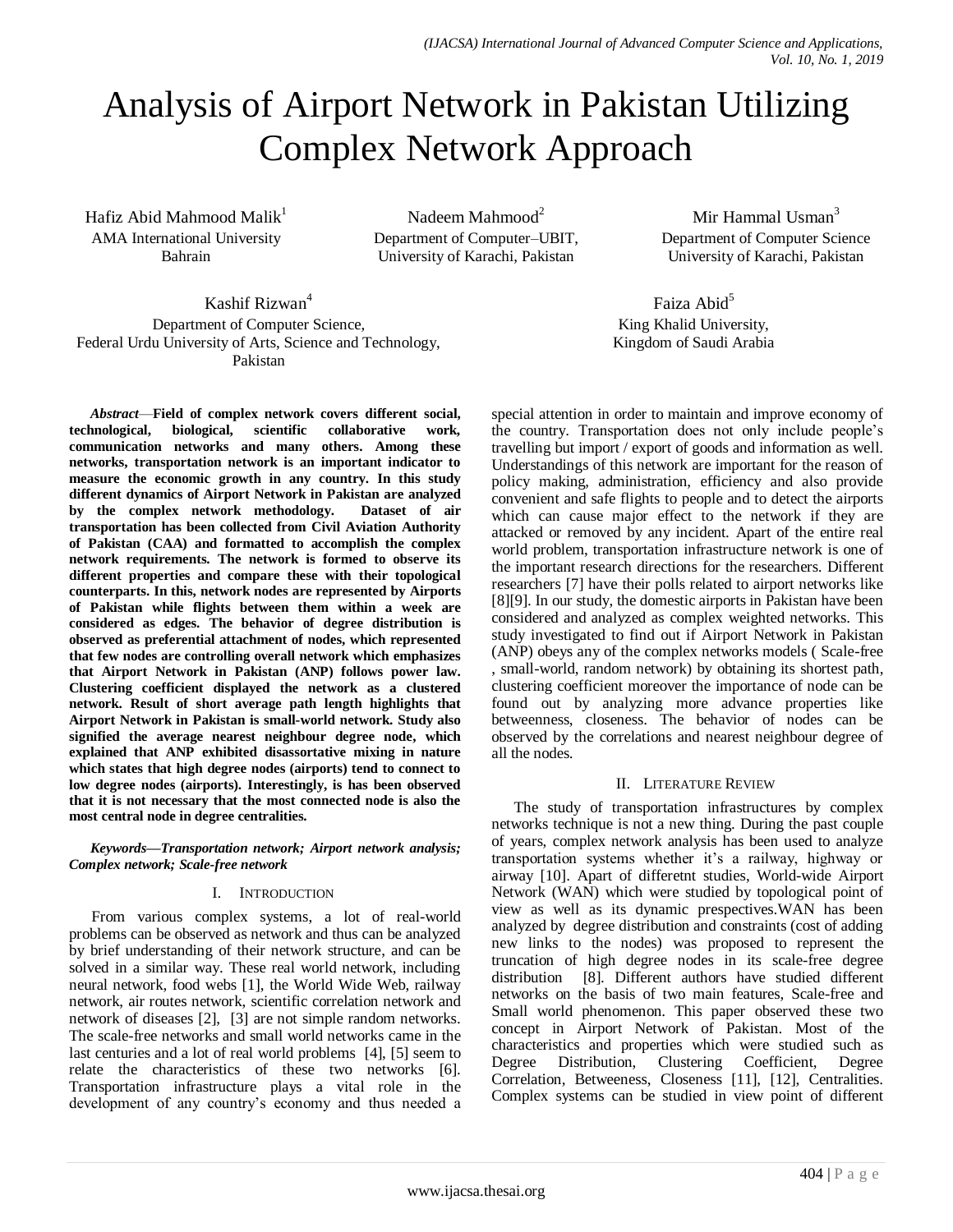network models like random network, small-world networks, scale-free networks [13], [14].

For the topology of a network, the degree distribution is an important feature. The links between two nodes in a network are assigned randomly have a Poisson degree distribution with many of the nodes having typical degree [15], whether it is a Worldwide Airport Network (WAN), Airport Network of China (ANC) [16], Airport Network of Italy (ANI) [17] or Indian Airport Network (IAN) [7], or Australian Airport Network (AAN) [18]. Degree distribution can be found in all of these.

Clustering coefficient of any network represent if there is any colonies/clusters present in the network or not. It's values will be between  $0 - 1$  where 0 means no colonies at all and 1 means densely formed cluster or colonies in which every node (airport) is connected with every other node (airport). If the clustering coefficient is 0.5 as in the case of AAN [18] and if 2 airports were randomly chosen then there is a probability that the neighbors are connected directly is 50% whereas, with the same size small-world and random network the possibility is 63.50% and 9.1% respectively. The high clustering coefficient of AAN confirmed a large amount of concentration and also suggests the high probability of transfer with less connecting flights. The hierarchical networks are expected to have nontrivial, power law decay [19].

Another important property of a network with respect to its topology is its degree – degree correlation between connected nodes. If high degree nodes connect with other high degree nodes throughout the network then the network is said to be assortative in nature. Similarly if low degree nodes connect with high degree nodes then the network is said to be disassortative. The degree correlation can be done using the average degree of nearest neighbor, for the k weighted degree nodes.

$$
k_{nn}^w, i = \frac{1}{k} \sum_{j=1}^N a_{ij} w_{ij} k_j \tag{1}
$$

Where  $k_{nn}^w i \approx k_{nn} i$  signify that the weights of edge are uncorrelated with the degree of i's neighbours. The heavily weighted edges connect to larger degree neighbours, if the weighted neighbour degree is greater than simple degree neighbour i.e  $(k_{nn}^w i > k_{nn} i)$  and the opposite occurs when the weighted neighbour degree is less than simple degree neighbour  $(k_{nn}^{\omega} i < k_{nn} i)$ .

The importance of nodes do not depends only on the above discussed properties but also some centrality measures helps in this way. For instance, betweenness centrality will show which airport comes in between from departure to destination whereas closeness centrality will tell which individual airport is near all other individuals in a network. Sameer Alam and Murad Hussain created a table of top 20 cities (airport within cities) of Australia according to their degree, closeness and betweenness [18].

According to Fig. 1, Brisbane is at top position with respect to closeness and betweenness and Sydney regarding degree which is followed by Brisbane. Melbourne is at 3rd position w.r.t to degree and closeness but regarding betweenness its ranked decrease to 7th which shows much deviation in centrality of AAN. The capital of nation, Canberra, is at 9th and 10th for degree and closeness correspondingly but is not at top 20 with respect to betweenness. According to Sameer and Murad, there are 28 airports with minimum degree (degree of 2). All these airports contains a little amount of air routes to their regional hub which means to get to other airports it sometimes take multiple connecting flights within the network. Moreover their analysis shows that AAN has almost 70 airports with betweenness centrality of Zero which reveals that between other pair-airports there is no shortest path passes through them. Fig. 1 also illustrates that 10 cities which are at the top are highly connected and plays a vital role in transportation.

Top 20 cities by degree, closeness and betweenness.

| Rank<br>Degree $(C_D)$ |                   | Closeness $(C_c(i))$ | Betweenness $(C_B(i))$ |  |  |
|------------------------|-------------------|----------------------|------------------------|--|--|
| 1                      | Sydney            | Brisbane             | Brisbane               |  |  |
| 2                      | <b>Brisbane</b>   | Sydney               | Sydney                 |  |  |
| 3                      | Melbourne         | Melbourne            | Cairns                 |  |  |
| 4                      | Perth             | Cairns               | Perth                  |  |  |
| 5                      | Adelaide          | Perth                | Adelaide               |  |  |
| 6                      | Caims             | Darwin               | Darwin                 |  |  |
| 7                      | Darwin            | Adelaide             | Melbourne              |  |  |
| 8                      | Townsville        | Alice Springs        | Mount Isa              |  |  |
| 9                      | <b>Gold Coast</b> | Canberra             | Townsville             |  |  |
| 10                     | Canberra          | Gold Coast           | Toowoomba              |  |  |
| 11                     | Broome            | <b>Broome</b>        | Launceston             |  |  |
| 12                     | Avalon            | Townsville           | Charleville            |  |  |
| 13                     | Alice Springs     | Avalon               | St. George             |  |  |
| 14                     | Mount Isa         | Launceston           | Boulia                 |  |  |
| 15                     | Launceston        | Karratha             | Gold Coast             |  |  |
| 16                     | Newcastle         | Mount Isa            | Avalon                 |  |  |
| 17                     | Karratha          | Hamilton Island      | Quilpie                |  |  |
| 18                     | Mackay            | Mackay               | Doomadgee Mission      |  |  |
| 19                     | Rockhampton       | Rockhampton          | Cunnamulla             |  |  |
| 20                     | Geraldton         | Newcastle            | Bedourie               |  |  |

Fig 1. Top 20 Cities of Australian Airport Network [18]



Fig 2. The Normalized Cumulative Distribution of Italian Airport Network [18].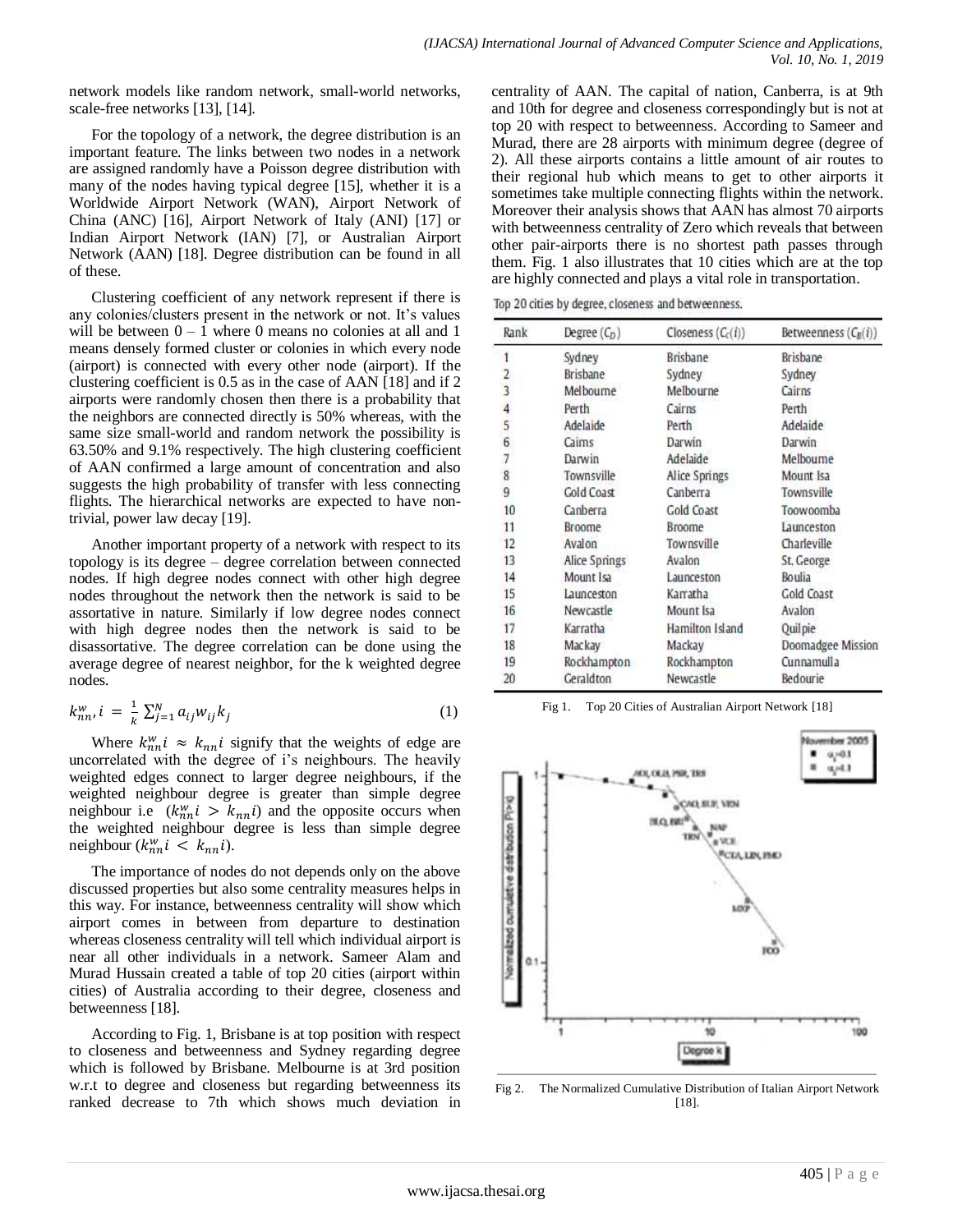Apart from Australia, the centrality measures were also performed by others such as Gudia and Maria [18]. They performed betweenness measures for three different period and randomized IAN appropriately. According to them, the normalized betweeness is simply follows the quadratic function of degree but the Italian Airport Network normalized into three different region, the first region comprises with small values of betweenness and degree and second region comprises with small values of betweenness but large values of degree while the third region comprises with large value of both attributes. When they plot this on a graph they found that the airport that belongs to the 2nd and 3rd region is making a tail shown in Fig. 2. And the region with small degree and large betweenness turns out to be empty.

#### III. METHODOLOGY

#### *A. Data Gathering and Transformation*

The dataset has been collected from the Civil Aviation Authority (CAA) of Pakistan that contains the records of domestic flights in Pakistan. It includes the flight information from March to July 2016. For instance Flight 203 flies from Karachi to Islamabad on this and this day of the week. The data was not in a normal readable format and needed to organize in an appropriate format to analyze it as network. The 857 \* 7 data was transformed into an adjacency matrix to make a network out of it. There are total of 44 Airports in Pakistan but some of them are not operational and only used for military purpose. The Airports are categorized by their IATA Code (International Air Transport Association) so the data is gathered was in a format as shown in Fig. 3. Fig. 4 shows IATA codes, for example KHI is the IATA code of Jinnah International Airport. Fig. 5 shows the weighted adjacency matrix obtained by the given data. Fig. 6 represents the links between Airports of Pakistan. There are different tools that may be utilized for network analysis, like Gephi, R-project, NodeXL, etc. In this study we used R-project for the analysis purpose. It is standard and open source tool which is used for manipulating and managing of data.

| z   | A.       | 8.           | $-C$          | Ð       | Ë             |                             | G.         | Ħ         |          |
|-----|----------|--------------|---------------|---------|---------------|-----------------------------|------------|-----------|----------|
| а   |          |              |               |         |               | SUMMER-2016 SCHEUDLE        |            |           |          |
| 2   |          |              |               |         | ALL TIMES UTC |                             |            |           |          |
| э   |          |              |               |         |               |                             |            |           |          |
| 4   | Fit Desg | Eff Date     | Dis Date      | Freq    |               | Dept Arp Dept Time Arvi Arp |            | Arry Time | Subfleet |
| š   | PK 0211  | 27-Mar-16    | 29-Dct-16     | 1234567 | 15B           | 08:05                       | <b>DXB</b> | 11:15     | PK 320   |
| ä   | PK 0212  | 27-Mar-16    | 29-Oct-16     | 1234567 | DXB           | 12:30                       | 158        | 15:30     | PK 320   |
| э   | PK 0213  | 28-Mar-16    | 29-Oct-16     | 123456  | KHI           | 17:10                       | <b>DXB</b> | 19:10     | PK 320   |
| B   | PK 0214  | 26-Mar-16    | 28-Oct-16     | 123456  | <b>DXB</b>    | 21:30                       | KHI        | 23:30     | PK 320   |
| 厍   | PK 0217  | 27-Mar-16    | 29-Dcf-16     | .234.67 | PEW           | 14:00                       | AUH        | 17:30     | PK 320   |
| 10  | PK 0218  | 26-Mar-16    | 28-Oct-16     | 123.56. | <b>AUH</b>    | 23:55                       | PEW        | 03:00     | PK 320   |
| Ħ   | PK 0223  | 27-Mar-16    | 23-Oct-16     | 1000    | KHI           | 13:55                       | DXB        | 15:55     | PK 320   |
| 12  | PK 0224  | 27-Mar-16    | 23-Oct-16     | $m = 7$ | OXB           | 16:55                       | KHI        | 18:55     | PK 320   |
| 13  | PK 0225  | 26-Mar-16    | 28-Oct-16     | .3.56.  | KHI           | 20:15                       | MCT        | $22 - 33$ | PK 320   |
| 14  | PK 0226  | 27-Mar-16    | 26-Oct-16     | 3.7     | MCT           | 23:15                       | KHI        | 01:00     | PK 320   |
| 15  | PK 0226  | $02$ -Apr-16 | 29-Oct-16     | 11.5    | MCT.          | 17:10                       | KHI        | 18:55     | PK 310   |
| 16  | PK 0229  | 27-Mar-16    | 23-Oct-16     | 111167  | LHE           | 19:15                       | MCT        | 22:15     | PK 320   |
| 17  | PK 0229  | 31-Mar-16    | 27-Oct-16     | $$ 4    | LHË           | 07:30                       | MCT        | 10:30     | PK 320   |
| 18  | PK 0230  | 31-Mar-16    | 27-Oct-16     | 4       | MCT           | 11:30                       | LHE        | 14:00     | PK 320   |
| 19  | PK 0230  | $01-Apr-16$  | 28-Oct-16     | 5.      | MCT           | 23:15                       | <b>LHE</b> | 01:45     | PK 320   |
| 20  | PK 0233  | 26-Mar-16    | 29-Oct-16     | 1234567 | 均息            | 20:20                       | DXB        | 23:55     | PK 320   |
| 21  | PK 0234  | 27-Mar-16    | 29-Oct-16     | 1234567 | DXB           | 01:25                       | <b>ISB</b> | 04:25     | PK 320   |
| 竝   | PK 0237  | 26-Mar-16    | 28-Oct-16     | 123.56. | KHE           | 20:25                       | AUH        | 22:50     | PK 320   |
| 23  | PK 0238  | 27-Mar-16    | 29-Oct-16     | .234.67 | AUH           | 19:00                       | KHI        | 21:05     | PK 320   |
| 24. | PK 0239  | 29-Mar-16    | $25-0c$ $-16$ | .2.     | SKT           | 15:15                       | KWI        | 19:35     | PK 320   |
|     |          |              |               |         |               |                             |            |           |          |

Fig 3. Raw Data Gathered by Civil Aviation of Pakistan (CAA).

| B           | с                                         | D         | E         |  |
|-------------|-------------------------------------------|-----------|-----------|--|
| <b>IATA</b> | <b>Airport Name</b>                       | lat       | long      |  |
| <b>CJL</b>  | <b>Chitral Airport</b>                    | 35.886389 | 71.800556 |  |
| <b>DBA</b>  | <b>Dalbandin Airport</b>                  | 28,875    | 64.404444 |  |
| <b>DEA</b>  | Dera Ghazi Khan International Airport     | 29.960833 | 70.485833 |  |
| LYP         | Faisalabad International Airport          | 31.365278 | 72.995556 |  |
| GIL         | <b>Gilgit Airport</b>                     | 35.918889 | 74.333611 |  |
| <b>GWD</b>  | <b>Gwadar International Airport</b>       | 25.233056 | 62.329444 |  |
| <b>ISB</b>  | Benazir Bhutto International Airport      | 33.616389 | 73.099167 |  |
| <b>KCF</b>  | Kadanwari Airport                         | 27.206389 | 69.156389 |  |
| KHI         | Karachi Jinnah International Airport      | 24.906667 | 67.160833 |  |
| <b>LHE</b>  | Lahore Allama Iqbal International Airport | 31.521389 | 74.4025   |  |
| <b>MJD</b>  | Moenjodaro Airport                        | 27.335278 | 68.143056 |  |
| <b>MUX</b>  | Multan International Airport              | 30.203333 | 71.419167 |  |
| <b>BHV</b>  | <b>Bahawalpur Airport</b>                 | 32.971944 | 70.524722 |  |
| <b>WNS</b>  | Nawabshah Airport                         | 26.219444 | 68.39     |  |
| <b>PJG</b>  | <b>Panjgur Airport</b>                    | 26.954722 | 64.1325   |  |
| <b>PEW</b>  | Peshawar Bacha Khan International Airport | 33.993889 | 71.514722 |  |
| <b>UET</b>  | Quetta International Airport              | 30.251389 | 66.937778 |  |
| <b>RYK</b>  | Shaikh Zayed International Airport        | 28.383889 | 70.279722 |  |

Fig 4. Airports of Pakistan Represented by their IATA Code.

| 百           | e   | o   |   | ПĔ         |   |                                                        | i G  |    | H   |          |         |     |  |
|-------------|-----|-----|---|------------|---|--------------------------------------------------------|------|----|-----|----------|---------|-----|--|
|             |     |     |   |            |   | Weekly Flights Dataset of Domestic Flights in Pakistan |      |    |     |          |         |     |  |
|             | CH. | DBA |   | <b>DEA</b> |   | LYP                                                    | GIL. |    | GWD |          | 158     | KCF |  |
| CIL:        |     | ö   |   |            | ō | ŭ                                                      |      | ū  |     | o        |         |     |  |
| DBA         |     |     |   |            |   | ö                                                      |      | ö  |     | ö        | ō       |     |  |
| DEA         |     |     | o |            | ٥ | ŏ                                                      |      | ō  |     | ö        | ā       |     |  |
| <b>LYP</b>  |     |     | a |            | a | ö                                                      |      | 0  |     | o        | Ü       |     |  |
| GHL         |     |     |   |            | o | Ö                                                      |      | ö. |     | ò        | 7       |     |  |
| GWD         |     | ö   |   |            | o | ö                                                      |      | ö  |     | ö        | ö       |     |  |
| t5B         |     |     | ö |            | ä | ö                                                      |      | 9  |     | b        | ó       |     |  |
| KCF         |     |     |   |            | o | o                                                      |      | ō  |     | ø        | ٥       |     |  |
| KHI         |     |     |   |            |   |                                                        |      | B  |     | 5        | B6      |     |  |
| UIE         |     |     |   |            |   | Ö                                                      |      | o  |     | b        | 24      |     |  |
| MJD         |     | ö   | ö |            |   | õ                                                      |      | o  |     | $\theta$ | $\circ$ |     |  |
| MUX         |     | ō   | ö |            | ō | ö                                                      |      | ō  |     | o        | 7       |     |  |
| <b>BHV</b>  |     |     |   |            | ä | ö                                                      |      |    |     | ö        |         |     |  |
| PIG         |     |     | ō |            | a | Ó                                                      |      | ö  |     | ö        | ó       |     |  |
| PEW         |     |     |   |            |   | Ö                                                      |      | ñ  |     | ö        | ä       |     |  |
| UET         |     |     |   |            | o | ō                                                      |      | n  |     | i        |         |     |  |
| <b>HIGH</b> |     | n   |   |            |   | n                                                      |      | a  |     | n.       | ı       |     |  |

Fig 5. Weighted Adjacency Matrix of Airport Network of Pakistan.

| ×              | $A$ :         | $\rm{B}$ | c   | o                     | E       | F.         | G            | Ħ            |     |
|----------------|---------------|----------|-----|-----------------------|---------|------------|--------------|--------------|-----|
| 1              |               |          |     | Link Between Airports |         |            |              |              |     |
| 2              |               |          |     |                       |         |            |              |              |     |
| 3              |               | Cit      | DBA | <b>DEA</b>            | LYP.    | <b>GIL</b> | GWD          | 158          | KCF |
| $\overline{a}$ | CR.           | 0        | o   | o                     | ٥       | $\circ$    | ٥            |              |     |
| 5              | DBA           | ö.       | o   | 0                     | Ŭ       | o          | 0            | ō.           |     |
| 6              | DEA           | o.       | ö   | o                     | ö       | ö          | $\circ$      | o.           |     |
| z.             | <b>LYP</b>    | o.       | ŭ   | $\Omega$              | ŭ       | o.         | ŭ            | o            |     |
| 退              | <b>GIL</b>    | Ŭ.       | o   | Ŭ.                    | o       | 0          | o            | 1            |     |
| 吸              | GWD           | 0        | ō   | 0                     | ø       | O.         | ٥            | o            |     |
| 10             | ISB           | ã.       | ø   | $\theta$              | o       | ĭ.         | o            | ö.           |     |
| 11             | KCF           | G)       | ø   | ō                     | ø       | Θ          | o            | o,           |     |
| 12             | KHI           | o        |     | 1.<br>1               | 11      | O          | $\mathbf{1}$ | $\mathbf{1}$ |     |
| 13             | UHE           | ö        | ø   |                       | ö<br>1  | o          | ò            | ī            |     |
|                | 14 MID        | o.       |     | ö<br>o                | ö<br>m  | o          | ö            | ö            |     |
|                | 15 MUX        | o.       | o   | o                     | ō       | o          | ö            | ï            |     |
|                | 16 BHV        | ŏ.       | ö   | ŏ                     | ö       | ö          | ò            | 1            |     |
| 17             | PKG           | O.       |     | ō<br>Ü.               | O.      | O.         | O.           | O.           |     |
|                | <b>IE PEW</b> | I.       | ø   | ö.                    | o       | ö.         | o            | ö            |     |
|                | 19 UET        | ö        | 0   | ö                     | œ<br>o  | ٥          | ı            | ï            |     |
| 20             | <b>RYK</b>    | ō        | o   | 0                     | $\circ$ | Ŭ          | 0            | ĭ            |     |
| 21             | <b>SKT</b>    | O.       | Ö   | Ű.                    | Ü       | Ŭ.         | Ü            | ï            |     |
| 77             | 875           | 'n       | m   | 'n                    | n.      | 'n         | n.           | ni           |     |

Fig 6. Link between Airports of Pakistan.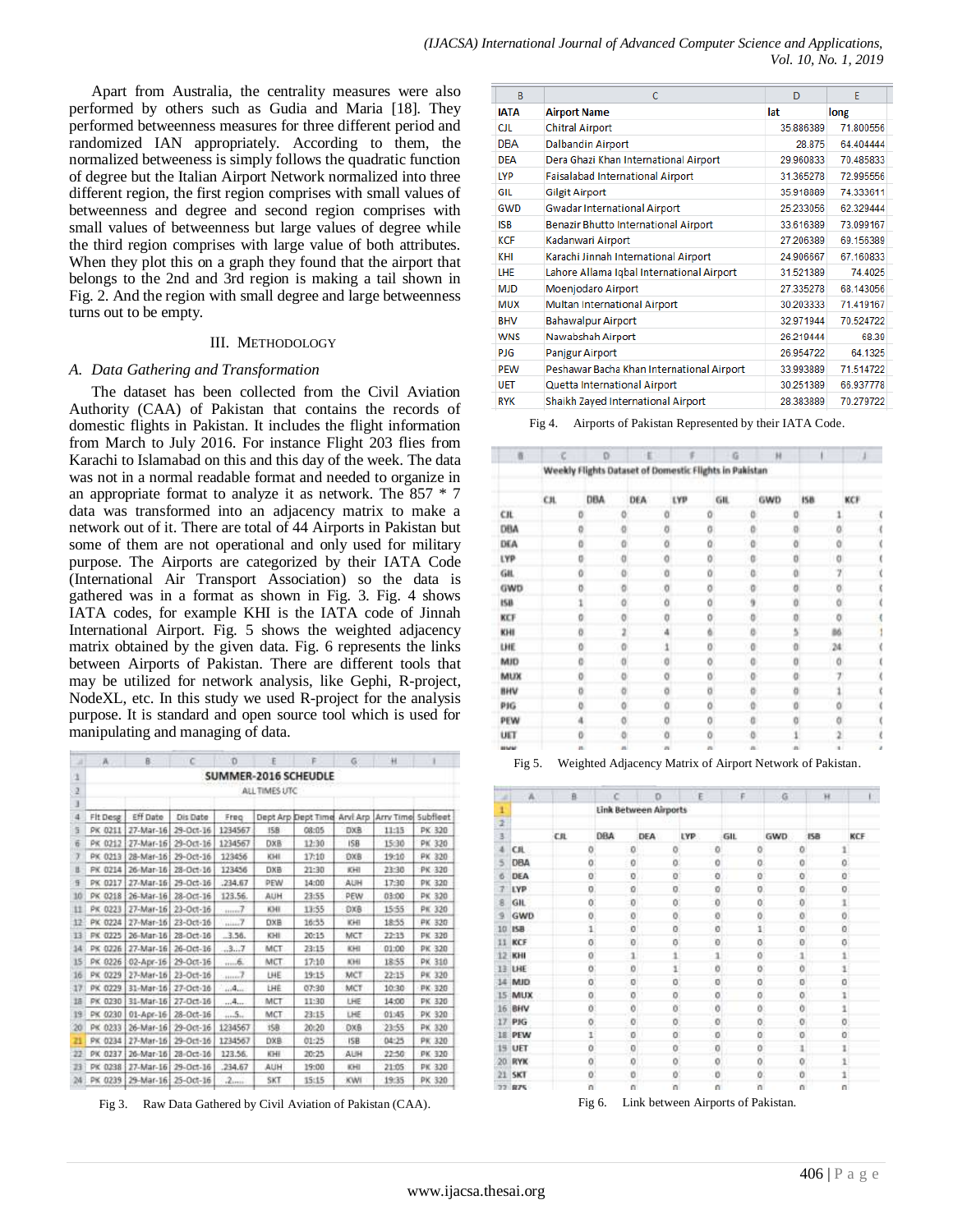## *B. Network Construction*

The Network of Pakistan has been formed utilizing domestic airports of Pakistan and flights connecting to them. The un-operational airports are not considered in construction of network. In this network nodes (Airports of Pakistan) are represented by N while flights within a week are represented as edges (E). Twenty four Operational Airports are considered as nodes ( $N = 24$ ) in this network and directed edges are 84 ( $E =$ 84). Weighted network has been constructed to see the dynamic properties of this network. Weight on edges between two corresponding airports is represented by the number of flights per week. This type of representation was also used to demonstrate different airport networks of different countries. For the analysis purpose, we have utilized the different network matrix, such as degree, average shortest path, clustering coefficient, centrality measures and degree correlation [20] [21] [22] [23]. Fig. 7 is the representation of ANP**.** Knowledge of information flow is significant factor for transportation networks. Here, "weighted ANP" is used to calculate the information about the quantity of traffic flows within a network. The weighted ANP can be defined by the weight on each link in term of number of flights travelling per week. The weighted Matrix, W (N x N), is maintained to store the weight on every links.



Geographic View Fig 7. Airport Network of Pakistan.

#### IV. RESULTS AND DISCUSSION

There are approximately 139 airfields in Pakistan including 44 Public Airports and 17 Military Airports but our focus is only in public airport in this thesis and within 44 airports, some of them are not operational during the summer of 2016 (they might be operational in near future) so we have neglected those airports and focus on just the operational Airports which are 24, having 84 weighted Edges means flights arriving and departing from airports. As a comparison with other network studies ANP has quite a low nodes (Airports) WAN, CAN, ANI, IAN, AAN.

#### *A. Weighted Clustering Coefficient Findings*

The average clustering coefficient of ANP is quite higher than the Erdos and Renyl random graph, [24] ( $C_{RE} = 0.05$ ). It is also higher than the Italian Airport Network. The weighted clustering coefficient is plotted in Fig. 8. If  $(C^w = C)$  we can see this in our case. This means that the weights are uncorrelated to form clusters. Where  $C^w$  greater or less than  $C$ will consider the role of weights forming the clusters. In our case  $C^w$  is approximately equal to C. Small value of Average Path length with the high value of Clustering Coefficient will take the network toward the small-world network perspective. This case seems to fit in our network. So it's mean that the ANP is a small-world network and with a scaling factor of 1.6 and the presence of hubs we can state that ANP is scale-free network.

#### *B. Centrality Measures Findings*

All three centrality measures (degree, betweenness, and closeness) generally confirm to the power law decay function. The degree centrality curve confirms that the few airports have large number of degree and control the 80 percent of overall network. It can be observed from Fig. 9 that closeness centrality have a flat curve while the curve of betweenness clearly shows the present of few hubs in the network. In General, high degree nodes have high topological connections, usually high value of betweenness. But this is not always the case.



Fig 8. Correlation between Degree and Weighted Clustering Coefficient.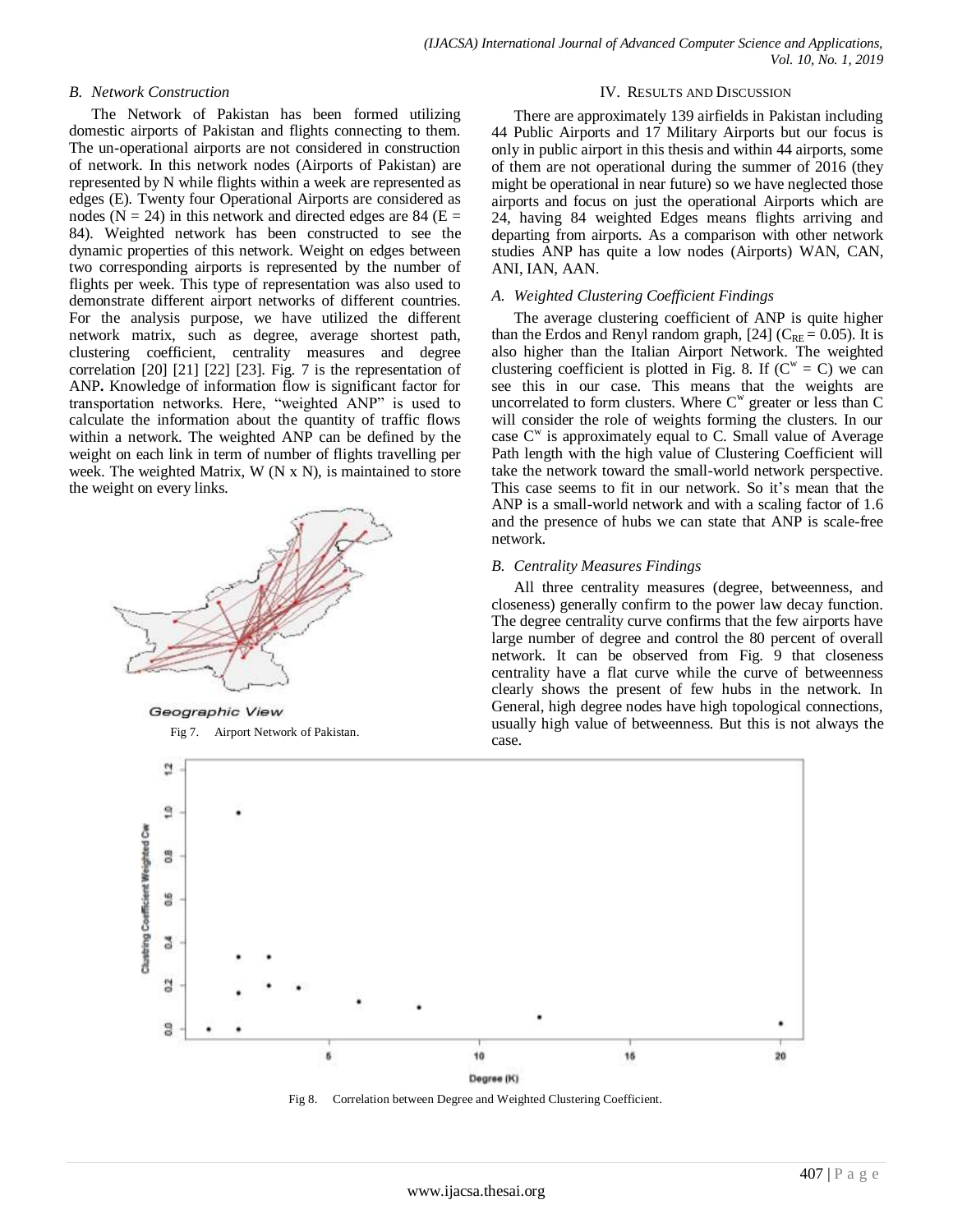

Fig 10. Statistical Distribution of Betweenness Centrality.

We can see in Fig. 10 that some nodes even with low degree have betweeness higher than their degrees and some of small degree nodes turn out to be empty betweenness. We can see most of the hubs have higher betweenness including Karachi, Islamabad, and Lahore. The decline in betweenness curve and large number of low betweenness nodes suggests the existence of bottlenecks in ANP, as confirmed by the low value of clustering Coefficient ( $C = 0.237$ ).

#### *C. Relationship between Centralities*

Like Sameer and Murad in AAN, to show the relationship between centralities I have created a table in which airports were ranked with respect to their degree, betweenness and closeness. Table 1 shows Top 5 Airports with respect to degree, betweenness and closeness.

By observing the Table 1, Karachi being at  $1<sup>st</sup>$  rank in degree and betweenness but being  $2<sup>nd</sup>$  in closeness likewise Islamabad is almost the same maintaining its  $2<sup>nd</sup>$  position but dropped to  $4<sup>th</sup>$  with respect to closeness. Zhob being  $1<sup>st</sup>$  in closeness. This is an interesting feature of ANP, while observing network Zhob Airport doesn't catch eye but through deep studying we found out that it is quite important airport in ANP having  $1<sup>st</sup>$  in closeness and  $3<sup>rd</sup>$  in betweenness.

#### *D. Weighted Degree Correlation*

Degree correlation is the relationship of neighbor nodes with degree k, i.e. Knn (k) which is also called nearest neighbor degree [25]. The result of Knn (k) determines either a network is assortative or disassortative mixing.

TABLE I. TOP 5 AIRPORTS WITH RESPECT TO DEGREE, BETWEENNESS AND CLOSENESS OF ANP

| Rank | Degree $C_d$ | Betweenness C <sub>b</sub> | Closeness $C_c$ |
|------|--------------|----------------------------|-----------------|
|      | Karachi      | Karachi                    | Zhob            |
|      | Islamabad    | Islamabad                  | Karachi         |
|      | Lahore       | Zhob                       | Ouetta          |
|      | Ouetta       | Ouetta                     | Islamabad       |
|      | Zhob         | Lahore                     | Kandanwari      |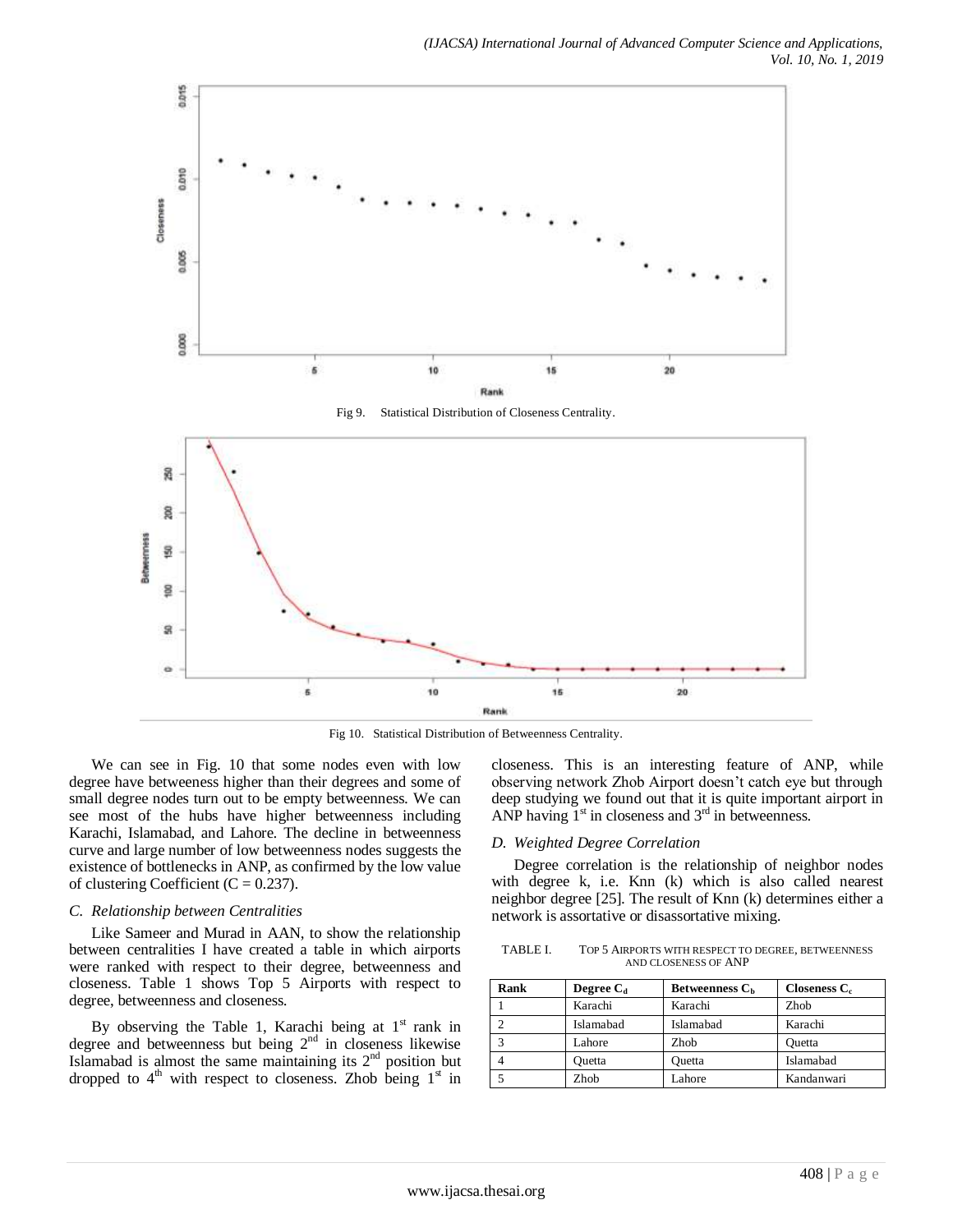

Fig 11. Weighted Degree Correlation.

| <b>Property</b>                         | Value    |
|-----------------------------------------|----------|
| <b>Nodes</b>                            | 24       |
| Edges                                   | 84       |
| Average Path Length                     | 1.956    |
| Average Clustering Coefficient          | 0.237    |
| Average Weighted Clustering Coefficient | 0 237    |
| Diameter                                | 3        |
| Average Degree                          | 3.66     |
| Degree range                            | $1-20$   |
| Average weight                          | 7.238    |
| Weight range                            | $1 - 86$ |
| Average Strength                        | 50.66    |
| Strength range                          | 2-424    |

Fig 12. Features of ANP.

To analyze the weights of connections, the weighted nearest neighbor degree  $k_{nn}^w(k)$  is used to calculate the effective affinity for high and low-degree neighbors connection according to the amount of traffic interactions. Fig. 11 also shows that the topological  $k_{nn}(k)$  and  $k_{nn}^{w}(k)$  have clear disassortative behavior and that the linearly decreases of  $k_{nn}^w(k)$ proves that. This may be because of the political pressure to connect hubs with low degree nodes to improve the connectivity. Furthermore, different network properties of ANP which have been calculated in this study are shown in Fig. 12.

## V. CONCLUSION

Means of transportation remained important in the development of every country. Mostly, three means of transportation are used (i.e. sea, air and land) for domestic and international travelling. Network of transportation is a tool to measure the economic growth of any country. Researchers have been utilizing complex network methodologies in order to analyze the effectiveness of transportation networks. In this study, we formalized the Airport Network of Pakistan and analyzed it in view point of complex network. Airports were considered as nodes and connecting flights were considered as edges. Connections are maintained between airports on the bases of flights (departing and arrival) within a single week. Numbers of flights travel within a week are considered as their weights. Network among Pakistani airports is formed with 24 nodes and 84 edges. Although it is a small network compared to the World Wide Airport, Chinese Airport Network, Indian Airport Network and Italian Airport Network. But still it exhibited complex dynamics identical to those of air transportation networks. The diameter of this network is 3 and the average path length is 2 that show any traveler required minimum 2 and maximum 3 flights to move from one airport to any other airport within Pakistan. The network is a moderately clustered and its degree distribution is designated by power law function which directs the existence of high degree nodes (hubs). Specifically Quetta, Karachi and Islamabad have more resemblance. High clustering coefficient and shortest path length depicted that this is a small world network. Furthermore, presence of power law and preferential attachment, evidence that Pakistani airport network is a scalefree network as well. The hubs are surrounded by the low degree airports. Moreover, results from Betweenness and closeness centrality analysis vindicated that the high degree node is not always the most central node. Network features also showed the disassortative behavior in this network which means that hubs tend to connect to low degree nodes. For example Zhob Airport by analyzing the topology doesn't seems much important airport but we know through centrality analysis that the betweenness of Zhob airport is  $2<sup>nd</sup>$  highest throughout the network. Karachi airport has high connections but still Zhob is the most central airport in term of centrality results.

In future, it will be interesting to further study this network regarding cargo or number of passengers per flight; it will provide understanding of more complex dynamic features of ANP. Different research mechanism can be enforcing to the airline operating in Pakistan by correlate the results to their counterparts. This type of research will find out the limitations